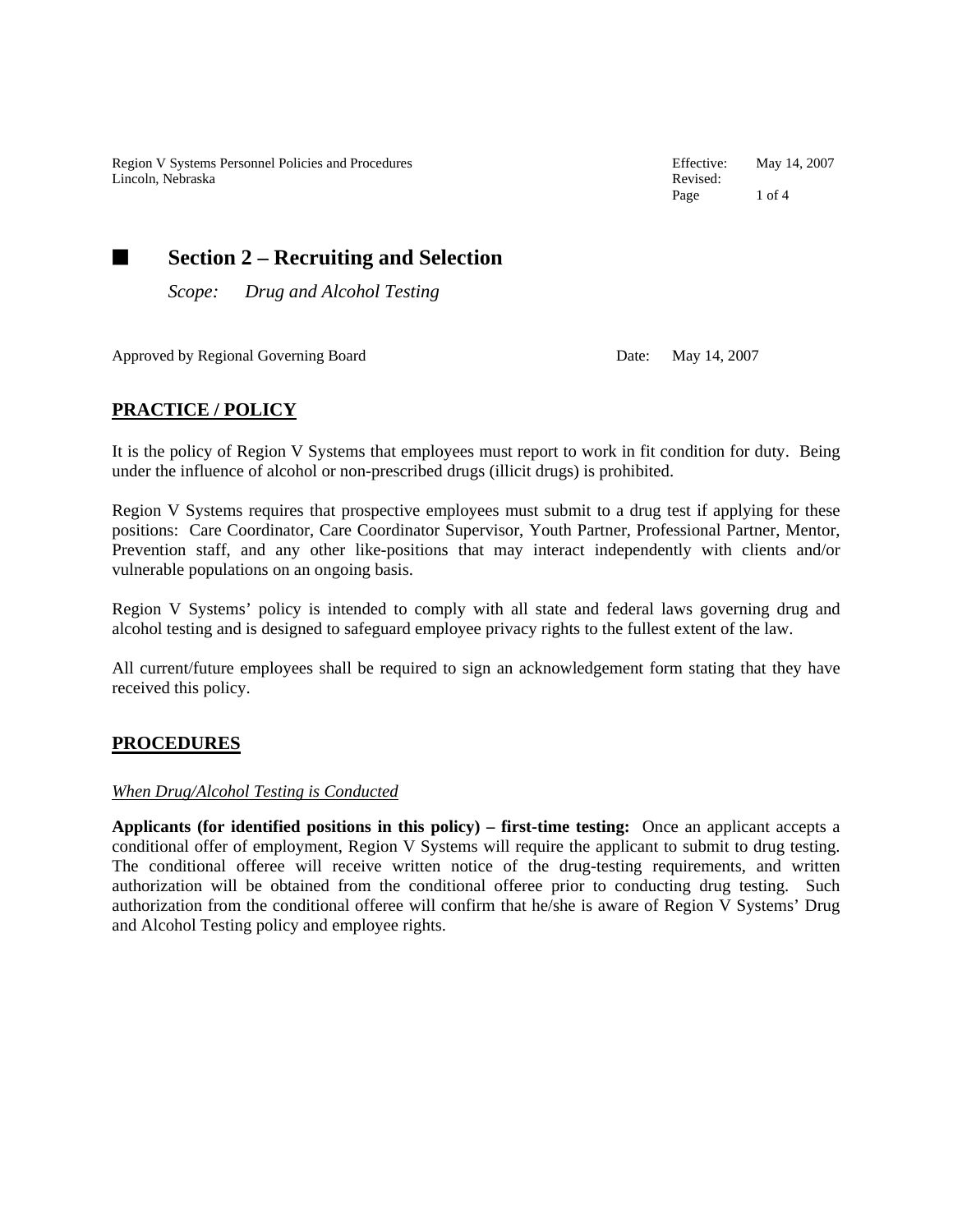**Applicants (for identified positions in this policy) – previously tested:** If an applicant previously went through Region V Systems' recruitment and selection process and subsequently failed his/her drug test, provided a diluted specimen for the drug test, or refused to consent to the test, he/she may re-apply for employment with Region V Systems after a one-year period of time.

All applicants who previously failed a drug test as part of the application process through Region V Systems, then re-applied for employment and subsequently hired, will be required to submit to random drug testing four times during their first year of service with Region V Systems.

**Suspicion of Drug/Alcohol Use:** If there is reason to suspect an employee is working while under the influence of an illegal drug or alcohol, he/she will be required to immediately submit to drug and/or alcohol testing. The employee will be suspended, with or without pay, until the results of a drug and/or alcohol test are made available to Region V Systems by the testing laboratory. Requiring an employee to submit to immediate drug and/or alcohol testing, for suspicion of being under the influence, may only be done with the approval of the Regional Administrator or his/her designee. Suspension, with or without pay, will be at the discretion of the Regional Administrator and/or his/her designee.

Where drug or alcohol testing is part of a routine physical or random screening, there will be no adverse employment action taken until the test results are in.

## *Costs*

Region V Systems will pay the cost of any drug and alcohol testing that it requires or requests employees/conditional offerees submit to, including re-testing of confirmed positive results. Any additional tests that the employee/conditional offeree requests will be paid for by the employee/conditional offeree.

### *Tested Substances*

Region V Systems' testing procedures are limited to:

- Amphetamines
- Cocaine metabolite
- Cannabinoid, also known as marijuana
- Opiates
- Phencyclidine PCP
- Alcohol (only for reasonable suspicion of being under the influence during work hours)

Any other substances that may be tested using the same method used to test for controlled substances will not be tested and, if found, will not be reported.

### *Licensed Laboratory*

Any drug/alcohol testing required by Region V Systems will be conducted by a laboratory licensed by the state of Nebraska. Region V Systems will provide the employee/conditional offeree with the name, address, and hours of operation of the licensed laboratory that will analyze his/her test sample.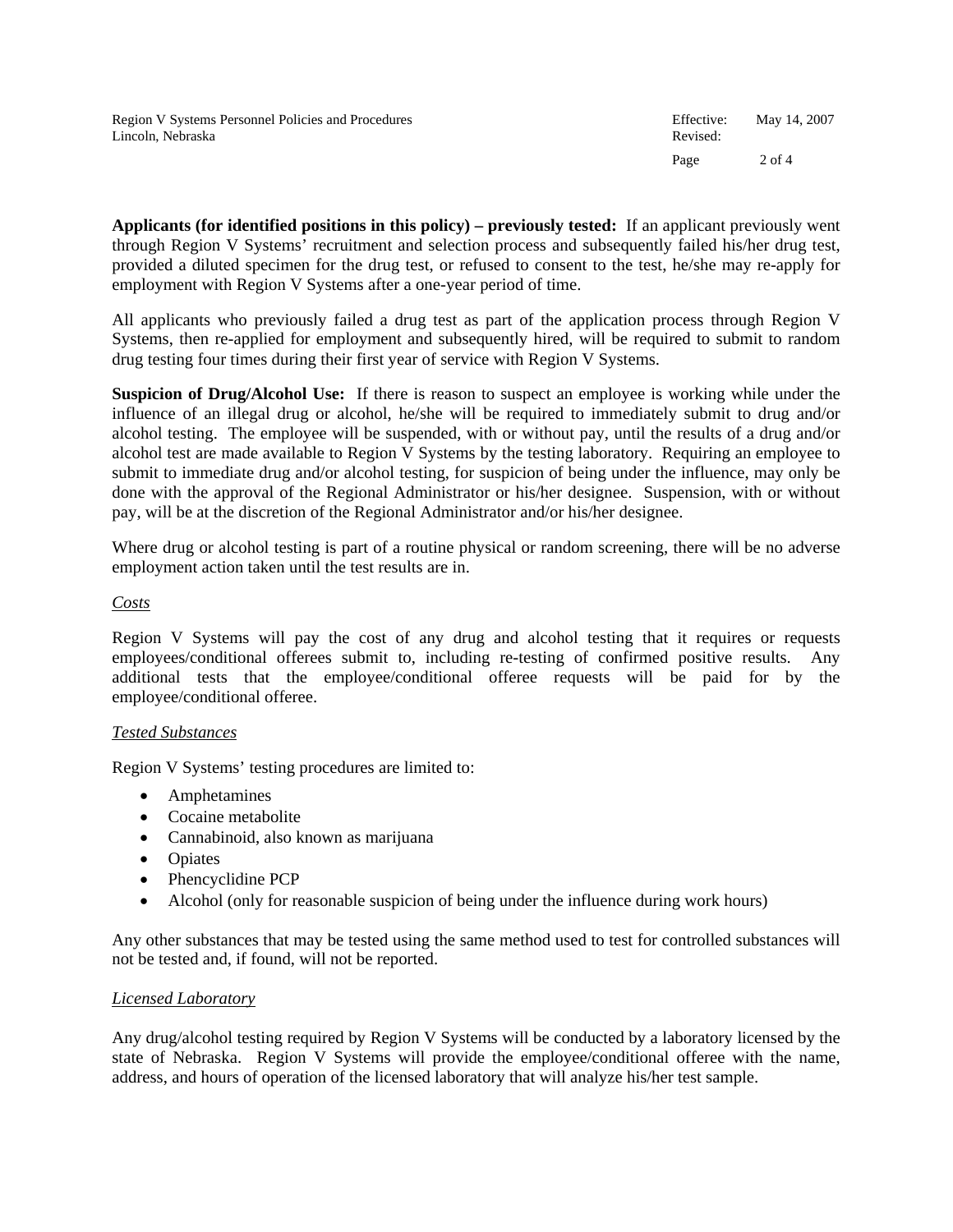| Region V Systems Personnel Policies and Procedures | Effective: | May 14, 2007 |
|----------------------------------------------------|------------|--------------|
| Lincoln. Nebraska                                  | Revised:   |              |
|                                                    | Page       | 3 of $4$     |

#### *Results of Drug/Alcohol Test*

If the employee/conditional offeree is asked to submit to a drug or alcohol test, the Director of Operations & Human Resources will notify him/her of the results, normally within 48 hours after Region V Systems receives the results from the laboratory. The employee/conditional offeree will be provided notification, both verbally and in writing, whether the test was negative or confirmed positive and, if confirmed positive, what the next step will be.

If the employee/conditional offeree receives notice that his/her test results were confirmed positive, he/she will be given the opportunity to explain the positive result. In addition, the employee/conditional offeree may have the same sample re-tested at a licensed laboratory of his/her choice. A positive test result caused by the use of legally prescribed and administered drugs, as confirmed by a medical professional, shall not be considered a failed drug test.

#### *Adverse Employment Action*

**Conditional Offeree:** If the conditional offeree tests positive for drug use, provides a diluted specimen for the drug test, or refuses to consent to drug testing, he/she will be disqualified from employment and provided notification, both verbally and in writing, of such decision.

**Current Employee:** If a current employee refuses to consent to drug/alcohol testing, his/her employment will be immediately terminated.

If a current employee provides a diluted specimen for drug/alcohol testing, he/she will be subject to termination. If a current employee tests positive for drug/alcohol use, he/she will be subject to disciplinary action, including suspension, demotion, or termination, and any disciplinary action may include as a condition successful completion of a drug treatment program, such treatment to be at the expense of the employee.

### *Confidentiality of Drug/Alcohol Test Records*

All information obtained from the drug and alcohol testing process will be used solely as part of the employment process and kept strictly confidential. All records pertaining to an applicant's or employee's drug and alcohol testing will be kept confidential by Human Resources. Drug and alcohol testing records will be filed separately from an employee's main personnel file and may only be accessed with permission from the Director of Operations & Human Resources. Drug and alcohol testing records related to applicants who are not hired will be treated as confidential and maintained with the individual's application materials until designated time of destruction.

Region V Systems will obtain the employee's/conditional offeree's written consent before test results are released to any outside entities. Test results may be used in arbitration, administrative hearings, and court cases arising as a result of the employee's/conditional offeree's drug testing. Results will be sent to federal agencies as required by federal law. If an employee is to be referred to a treatment facility for evaluation, his/her test results will also be made available to his/her counselor. The results of drug/alcohol testing in the workplace will not be used against the employee in any criminal prosecution.